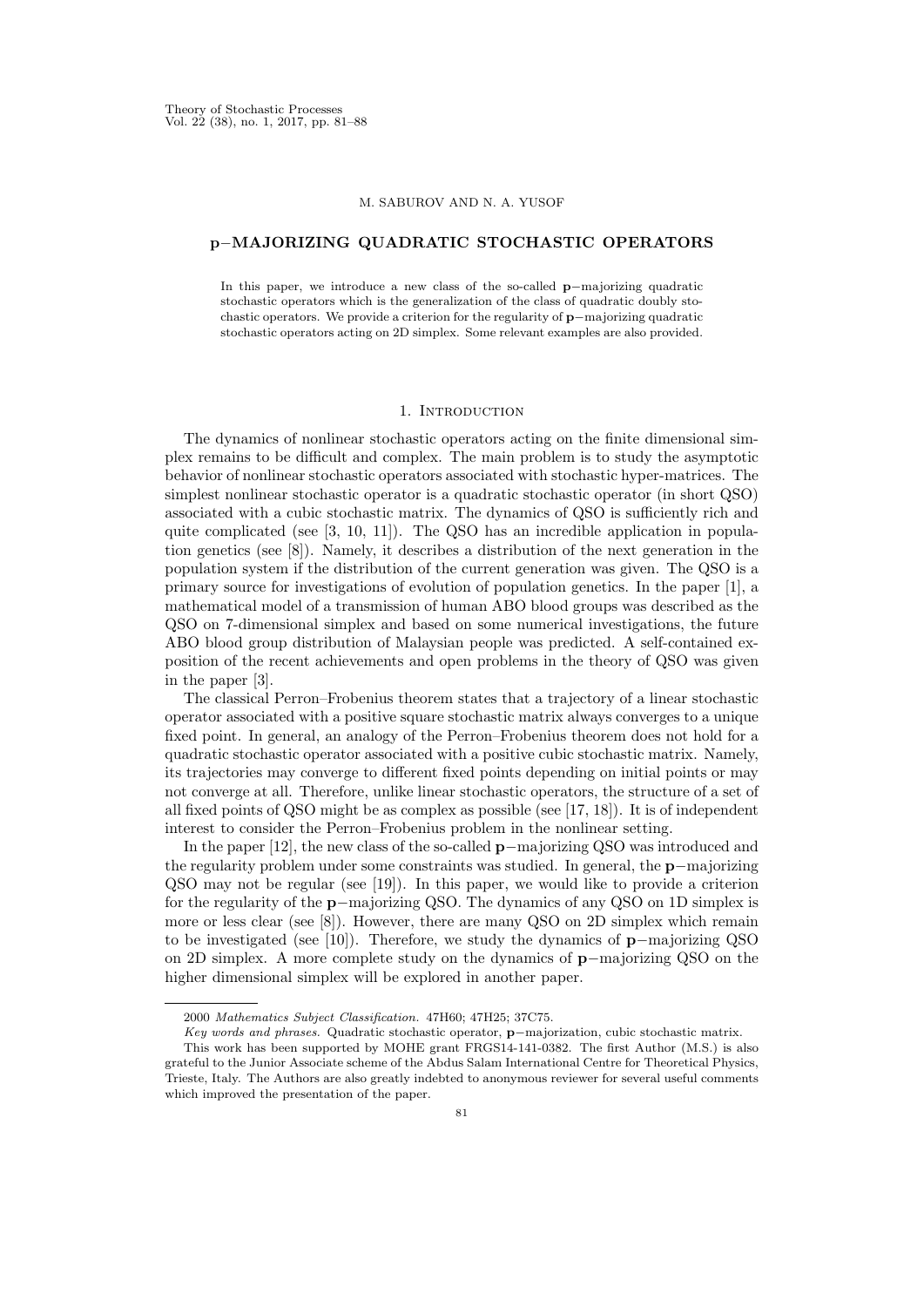A vector majorization is a preorder of dispersion for vectors with the same length and same sum of components. The vector majorization can be viewed as a preorder of distance from a uniform vector. A preorder of distance from any fixed non-uniform vector of positive components, so-called p−majorization, is a generalization of usual vector majorization. Several equivalent definitions of p−majorization and related concepts are discussed in the paper [6]. Let us provide some necessary notions and notations related to p−majorization. Throughout this paper, we write vectors in the row forms.

Let  $\mathbf{p} = (p_1, p_2, p_3) \in \mathbb{R}^3$ . We write  $\mathbf{p} \ge 0$  (resp.  $\mathbf{p} > 0$ ) whenever  $p_i \ge 0$  (resp.  $p_i > 0$ ) for all  $i = 1, 2, 3$ . Let  $\|\mathbf{x}\|_1 = \sum_{i=1}^{3}$  $\sum_{i=1}^{8} |x_i|$  for any  $\mathbf{x} \in \mathbb{R}^3$  and  $\mathbb{S}^2 = \left\{ \mathbf{x} \in \mathbb{R}^3 : \mathbf{x} \ge 0, \ ||\mathbf{x}||_1 = 1 \right\}$ be a standard simplex. An element of the simplex  $\mathbb{S}^2$  is called a stochastic vector. We write  $\mathbb{P} \ge 0$  (resp.  $\mathbb{P} > 0$ ) for a matrix  $\mathbb{P}$  whenever  $p_{ij} \ge 0$  (resp.  $p_{ij} > 0$ ) for all i, j.

Definition 1.1. Let  $x, y$  and  $p > 0$  be stochastic vectors. We say that  $x$  is p−majorized by y with respect to p (written  $x \prec_p y$ ) if one has

(1) 
$$
\sum_{i=1}^{3} |x_i - tp_i| \leq \sum_{i=1}^{3} |y_i - tp_i|, \quad \forall \ t \in \mathbb{R}.
$$

Note that if  $\mathbf{p} = \mathbf{c} = (\frac{1}{3}, \frac{1}{3}, \frac{1}{3})$  then the **p**-majorization with respect to **p** is nothing but usual majorization (see [6, 9]). In this case, we shall use usual notation  $\prec$  for usual majorization.

A matrix is said to be stochastic (resp. doubly stochastic) if its rows (resp. its rows and columns) are stochastic vectors. We denote the set of all stochastic (resp. doubly stochastic) matrices by SM (resp. DSM). Let us introduce the following set of stochastic matrices for a positive stochastic vector  $p > 0$ 

(2) 
$$
\mathsf{SM}[\mathbf{p}] = \{ \mathbb{P} \in \mathsf{SM} : \mathbf{p} \mathbb{P} = \mathbf{p} \}.
$$

The set  $SM[p]$  of all stochastic matrices having a common fixed distribution  $p > 0$  is a convex compact subset of the set of all stochastic matrices SM. It is worth mentioning that if  $p = c = (\frac{1}{3}, \frac{1}{3}, \frac{1}{3})$  then SM[c] is nothing but a set of all doubly stochastic matrices, i.e.,  $SM[c] = DSM$ . The following result was proven in [6, 9].

**Theorem 1.1** ([6, 9]). The following statements are equivalent:

- (i) One has  $\mathbf{x} \prec_{\mathbf{p}} \mathbf{y}$ ;
- (ii) There is a stochastic matrix  $\mathbb{P} \in \mathsf{SM}[\mathbf{p}]$  such that  $\mathbf{x} = \mathbf{y} \mathbb{P};$
- (*iii*) One has  $\sum_{n=1}^3$  $\sum_{i=1}^{3} p_i \varphi \left( \frac{x_i}{p_i} \right) \leq \sum_{i=1}^{3}$  $\sum_{i=1}^{3} p_i \varphi \left(\frac{y_i}{p_i}\right)$  for all convex continuous functions  $\varphi$ :  $[0, +\infty) \rightarrow \mathbb{R}$ .

We shall interchangeably use  $(i)$  and  $(ii)$  throughout this paper.

Let us recall the notion of strong ergodicity of a sequence of stochastic matrices (see [20]). Let  $\{\mathbb{P}_n\}_{n=1}^{\infty} \subset$  SM be a sequence of stochastic matrices. Let  $\mathbb{P}^{[r,s]} \equiv \mathbb{P}_r \mathbb{P}_{r+1} \cdots \mathbb{P}_s$ be a finite forward product and  $\mathbb{P}^{[r,\infty]} \equiv \mathbb{P}_r \mathbb{P}_{r+1} \cdots \mathbb{P}_n \mathbb{P}_{n+1} \cdots$  be an infinity forward product of stochastic matrices. A sequence  $\{\mathbb{P}_n\}_{n=1}^{\infty}$  of stochastic matrices is said to be strongly ergodic if  $(\mathbb{P}^{[r,s]})_{ij} \to p_j^{[r]}$  as  $s \to \infty$  for every  $i, j, r$ . A stochastic matrix with identical rows is called *stable*. Thus, the sequence  $\{\mathbb{P}_n\}_{n=1}^{\infty}$  of stochastic matrices is strongly ergodic if and only if the infinity forward product  $\mathbb{P}^{[r,\infty]}$  tends to a single stable matrix.

A stochastic matrix  $\mathbb P$  is called *scrambling* if for any *i*, *j* there is *k* such that  $p_{ik}p_{jk} > 0$ . In other words, a stochastic matrix  $\mathbb P$  is *scrambling* if and only if any two rows are not orthogonal. We denote the set of all scrambling stochastic matrices by SSM. The set of all scrambling stochastic matrices SSM is convex.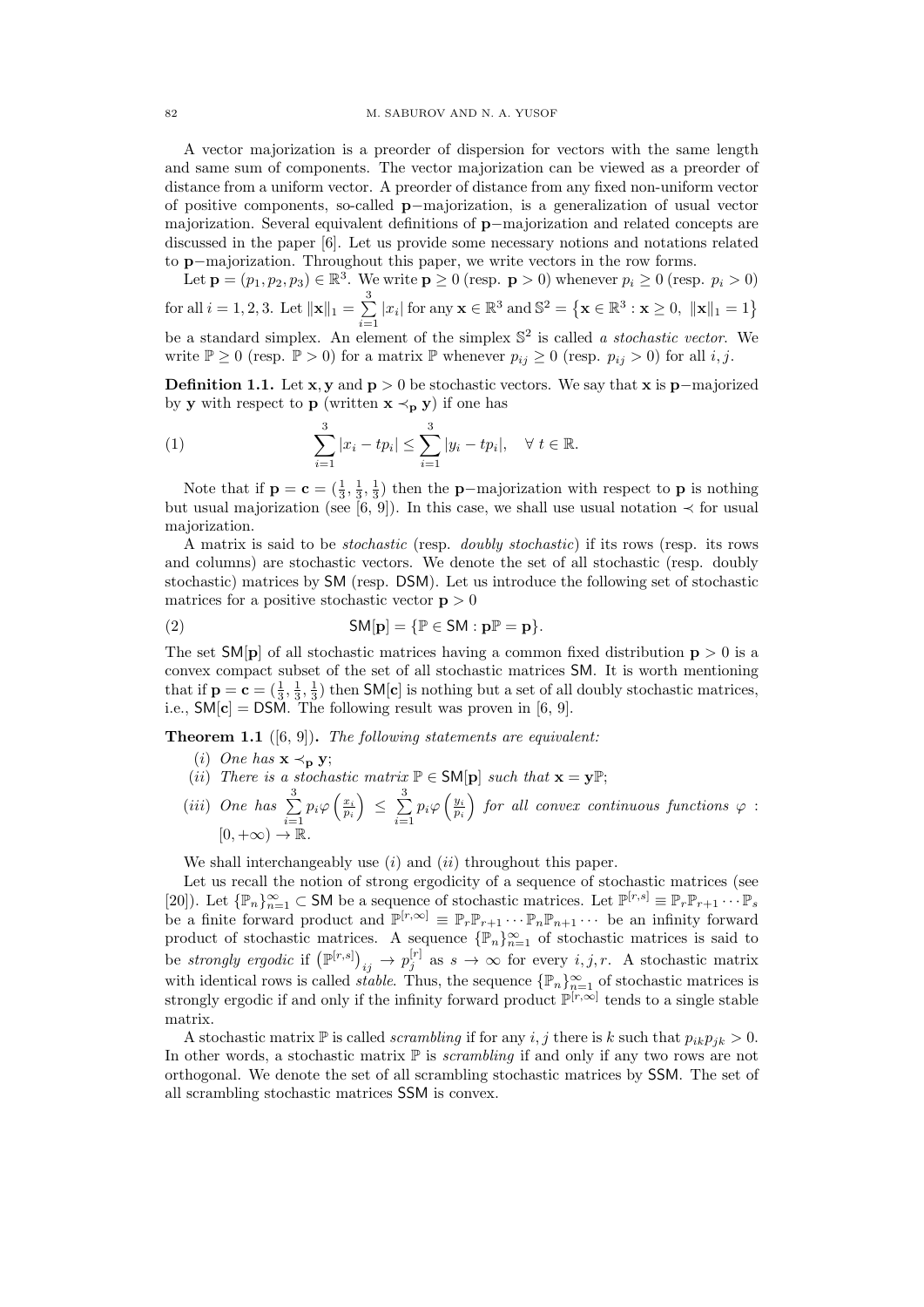Let  $\Omega(\{\mathbb{P}_n\}) = \left\{\mathbb{P} \in \mathsf{SM} : \lim_{k \to \infty} \mathbb{P}_{n_k} = \mathbb{P} \right\}$  be an omega limiting set of a sequence { $\mathbb{P}_n$ }<sub>n=1</sub> of stochastic matrices. We need the following result throughout this paper.

**Theorem 1.2** ([7]). If  $\Omega({\mathbb{P}_n}) \subset \text{SSM} \cap \text{SM[p]}$  then a sequence  ${\mathbb{P}_n}_{n=1}^{\infty}$  of matrices is strongly ergodic.

# 2. p−Majorizing Quadratic Stochastic Operator

Let  $\mathcal{Q} = (q_{ijk})^3_{i,j,k=1}$  be a cubic stochastic matrix, i.e.,

$$
\sum_{k=1}^{3} q_{ijk} = 1, \quad q_{ijk} = q_{jik}, \quad q_{ijk} \ge 0, \quad 1 \le i, j, k \le 3.
$$

We define a quadratic stochastic operator (in short QSO)  $\mathcal{Q}: \mathbb{S}^2 \to \mathbb{S}^2$  associated with a cubic stochastic matrix  $Q = (q_{ijk})_{i,j,k=1}^3$  as follows

$$
(3) \quad (\mathcal{Q}(\mathbf{x}))_k = x_1^2 q_{11k} + x_2^2 q_{22k} + x_3^2 q_{33k} + 2x_1 x_2 q_{12k} + 2x_1 x_3 q_{13k} + 2x_2 x_3 q_{23k},
$$

for all  $1 \leq k \leq 3$ . Here, we are using the same notation for the cubic stochastic matrix as well as for the associated QSO in order to show some correlation.

We define the following stochastic vectors and square stochastic matrices associated with the cubic stochastic matrix  $\mathcal{Q} = (q_{ijk})^3_{i,j,k=1}$ 

(4) 
$$
\mathbf{q}_{ij \bullet} = (q_{ij1}, q_{ij2}, q_{ij3}), \qquad 1 \le i, j \le 3,
$$

(5) 
$$
\mathbb{Q}_i = (q_{ijk})_{j,k=1}^3, \qquad 1 \le i \le 3,
$$

(6) 
$$
\mathbb{Q}_{\mathbf{x}} = \mathbb{Q}_1 x_1 + \mathbb{Q}_2 x_2 + \mathbb{Q}_3 x_3, \qquad \forall \mathbf{x} \in \mathbb{S}^2.
$$

Remark 2.1. It is worth mentioning that  $\mathbb{Q}_{\mathbf{e}_i} = \mathbb{Q}_i$  for any vertex  $\mathbf{e}_i = (\delta_{i1}, \delta_{i2}, \delta_{i3})$  of the simplex  $\mathbb{S}^2$  where  $\delta_{ij}$  is Kronecker's symbol.

It is easy to check that the QSO has the following vector and matrix forms

$$
Q(\mathbf{x}) = x_1^2 \mathbf{q}_{11\bullet} + x_2^2 \mathbf{q}_{22\bullet} + x_3^2 \mathbf{q}_{33\bullet} + 2x_1 x_2 \mathbf{q}_{12\bullet} + 2x_1 x_3 \mathbf{q}_{13\bullet} + 2x_2 x_3 \mathbf{q}_{23\bullet},
$$
  
\n
$$
Q(\mathbf{x}) = \mathbf{x} \mathbb{Q}_\mathbf{x} = x_1 \cdot \mathbf{x} \mathbb{Q}_1 + x_2 \cdot \mathbf{x} \mathbb{Q}_2 + x_3 \cdot \mathbf{x} \mathbb{Q}_3
$$

where  $\mathbf{x} \in \mathbb{S}^2$  and  $\mathbb{Q}_\mathbf{x} = \mathbb{Q}_1 x_1 + \mathbb{Q}_2 x_2 + \mathbb{Q}_3 x_3$  is a square stochastic matrix. Since  $\mathbf{q}_{ij\bullet} = \mathbf{q}_{ji\bullet}$  for all  $1 \leq i, j \leq 3$ , we have the following relation

(7) 
$$
\mathbb{Q}_{\mathbf{x}} = \mathbb{Q}_1 x_1 + \mathbb{Q}_2 x_2 + \mathbb{Q}_3 x_3 = \begin{pmatrix} \mathbf{x} \mathbb{Q}_1 \\ \mathbf{x} \mathbb{Q}_2 \\ \mathbf{x} \mathbb{Q}_3 \end{pmatrix}
$$

where  $\mathbf{x}\mathbb{Q}_1, \mathbf{x}\mathbb{Q}_2, \mathbf{x}\mathbb{Q}_3$  are respectively the first, the second, the third row vectors of  $\mathbb{Q}_\mathbf{x}$ .

**Definition 2.1.** The QSO  $Q : \mathbb{S}^2 \to \mathbb{S}^2$  given by (3) is said to be **p**-majorizing with respect to a stochastic vector  $p > 0$  if one has  $\mathbb{Q}_1, \mathbb{Q}_2, \mathbb{Q}_3 \in SM[p]$ , i.e., the square stochastic matrices  $\mathbb{Q}_1, \mathbb{Q}_2, \mathbb{Q}_3$  have a common fixed point  $p > 0$ .

**Definition 2.2.** The QSO  $Q : \mathbb{S}^2 \to \mathbb{S}^2$  given by (3) is said to be scrambling (resp. positive) if one has  $\mathbb{Q}_1, \mathbb{Q}_2, \mathbb{Q}_3 \in$  SSM, (resp.  $\mathbb{Q}_1, \mathbb{Q}_2, \mathbb{Q}_3 > 0$ ) i.e., the square stochastic matrices  $\mathbb{Q}_1, \mathbb{Q}_2, \mathbb{Q}_3$  are scrambling (resp. positive).

Remark 2.2. It is worth mentioning that the QSO  $\mathcal{Q}: \mathbb{S}^2 \to \mathbb{S}^2$  given by (3) is **c**-majorizing with respect to  $\mathbf{c} = (\frac{1}{3}, \frac{1}{3}, \frac{1}{3})$  if and only if the square matrices  $\mathbb{Q}_1, \mathbb{Q}_2, \mathbb{Q}_3$  are doubly stochastic and  $\mathbb{Q}_1 + \mathbb{Q}_2 + \mathbb{Q}_3 = \mathbb{E}$  where  $\mathbb{E} = (1)_{j,k=1}^3$  is a square matrix having entries only 1. In this case, the QSO is called doubly stochastic (see [2, 4]). The dynamics of such kind of operators were studied in the papers [5, 13, 14, 15, 16] and the results of this paper generalize all results of the papers [5, 13, 14, 15, 16].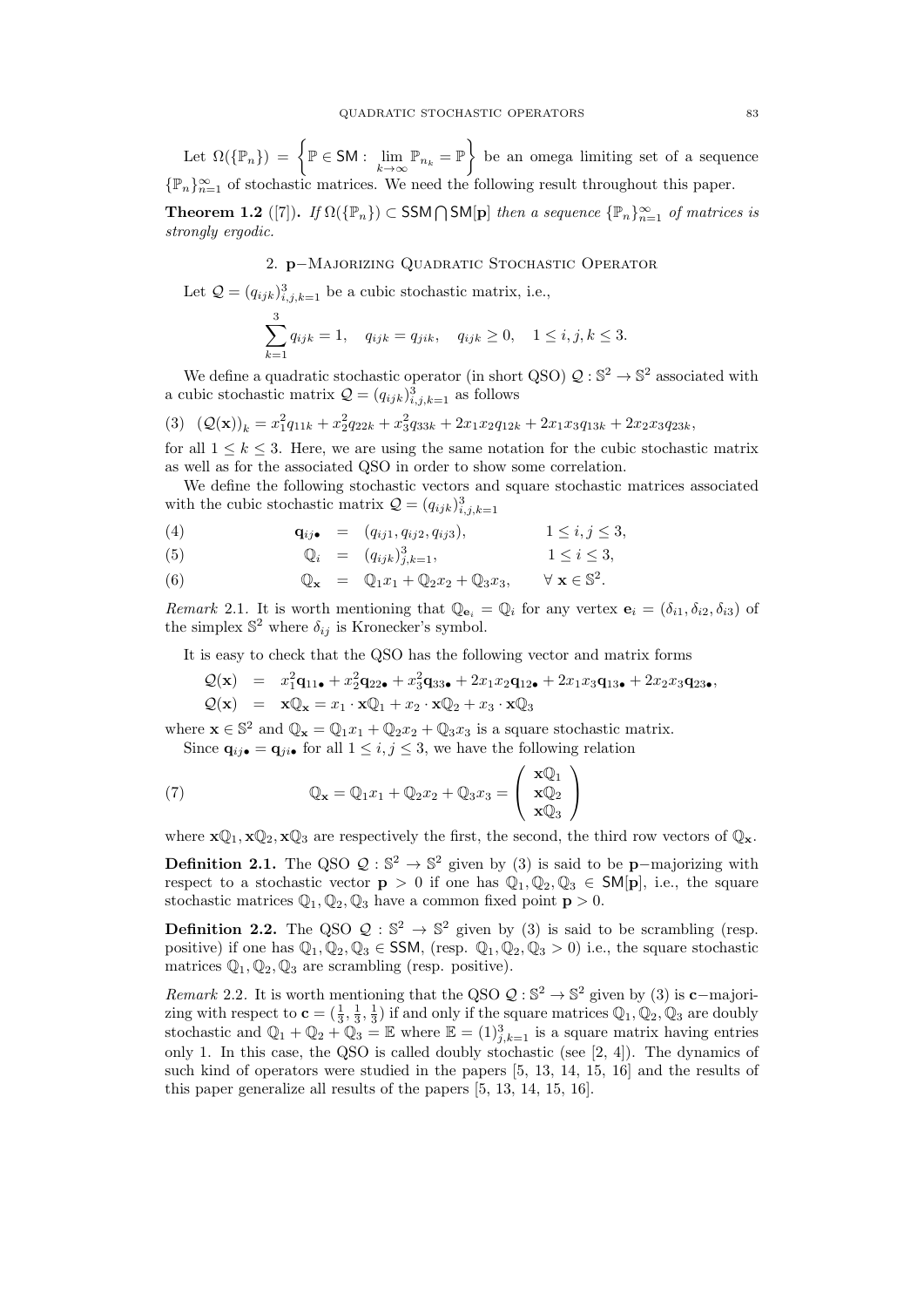## 3. Some Examples

In this section, we provide some examples for p−majorizing QSO on 2D simplex.

**Example 3.1.** Let  $p \in \mathbb{S}^2$  and  $p > 0$ . Without loss of generality, we may assume that  $0 < p_3 \le p_2 \le p_1 < 1$ . Let  $s = p_2 + p_3$  and  $t = \frac{p_3}{p_2}$ . It is clear that  $0 < s, t \le 1$ . Let us define the following set

$$
\mathbb{S}_{\mathbf{p}} = \left\{ \mathbf{x} \in \mathbb{S}^2 : \ 0 < x_3 < st, \ 0 \lor (s - t) < x_2 < s, \\ 0 \lor [p_1(1 + t) - t] < x_1 < 1 \land [p_1(1 + t)] \right\},
$$

where  $a \vee b = \max\{a, b\}$  and  $a \wedge b = \min\{a, b\}$ . The set  $\mathbb{S}_p \subset \mathbb{S}^2$  is nonempty.

For any vector  $\mathbf{q}_1 \in \mathbb{S}_{\mathbf{p}}$ , we define the following vectors

$$
\mathbf{q}_3 = \frac{p_2 + p_3}{p_3} \mathbf{p} - \frac{p_2}{p_3} \mathbf{q}_1, \qquad \mathbf{q}_2 = (1 - \frac{p_3}{p_2}) \mathbf{q}_1 + \frac{p_3}{p_2} \mathbf{q}_3.
$$

It is easy to see that  $\mathbf{q}_3, \mathbf{q}_2 \in \mathbb{S}^2$ . By means of stochastic vectors  $\mathbf{q}_1, \mathbf{q}_2, \mathbf{q}_3, \mathbf{p}$ , we define the following square stochastic matrices

$$
\mathbb{Q}_1 = \left( \begin{array}{c} \mathbf{p} \\ \mathbf{p} \\ \mathbf{p} \end{array} \right), \qquad \mathbb{Q}_2 = \left( \begin{array}{c} \mathbf{p} \\ \mathbf{q}_2 \\ \mathbf{q}_1 \end{array} \right), \qquad \mathbb{Q}_3 = \left( \begin{array}{c} \mathbf{p} \\ \mathbf{q}_1 \\ \mathbf{q}_3 \end{array} \right)
$$

where **p** is the first, the second, and the third row vectors of  $\mathbb{Q}_1$  and so on. Due to the construction of stochastic vectors  $\mathbf{q}_1, \mathbf{q}_2, \mathbf{q}_3$ , the square stochastic matrices  $\mathbb{Q}_1, \mathbb{Q}_2, \mathbb{Q}_3$ have a common fixed point **p**, i.e,  $\mathbb{Q}_1, \mathbb{Q}_2, \mathbb{Q}_3 \in \mathsf{SM}[\mathbf{p}]$ . Consequently, by means of the square stochastic matrices  $\mathbb{Q}_1, \mathbb{Q}_2, \mathbb{Q}_3$ , we define QSO  $\mathcal{Q}_{q_1,q_2,q_3}: \mathbb{S}^2 \to \mathbb{S}^2$  as follows

$$
Q_{\mathbf{q_1},\mathbf{q_2},\mathbf{q_3}}(\mathbf{x}) = x_1^2 \mathbf{p} + x_2^2 \mathbf{q_2} + x_3^2 \mathbf{q_3} + 2x_1 x_2 \mathbf{p} + 2x_1 x_3 \mathbf{p} + 2x_2 x_3 \mathbf{q_1}.
$$

This operator is the p−majorizing QSO.

**Example 3.2.** Let  $p \in \mathbb{S}^2$  and  $p > 0$ . Without loss of generality, we may assume that  $0 < p_3 \le p_2 \le p_1 < 1$ . Let  $e = e_1 + e_2 + e_3 = (1, 1, 1)$ . We first choose any stochastic vector  $\mathbf{r}_3 \in \mathbb{S}^2$ . Since  $p_3 \leq p_2 \leq p_1$ , we have that

$$
0 \leq p_3(\mathbf{e} - \mathbf{r}_3) = p_3 \mathbf{e} - p_3 \mathbf{r}_3 \leq \mathbf{p} - p_3 \mathbf{r}_3 \leq \mathbf{p} < \mathbf{e}.
$$

Therefore,  $\mathbf{r} = \frac{1}{1-p_3} \mathbf{p} - \frac{p_3}{1-p_3} \mathbf{r}_3 \in \mathbb{S}^2$  is a stochastic vector. We define the following stochastic vectors and matrices

$$
\mathbf{r}_1 = \frac{p_3}{p_1} \mathbf{r}_3 + (1 - \frac{p_3}{p_1}) \mathbf{r}, \qquad \mathbf{r}_2 = \frac{p_3}{p_2} \mathbf{r}_3 + (1 - \frac{p_3}{p_2}) \mathbf{r},
$$

$$
\mathbb{Q}_1 = \begin{pmatrix} \mathbf{r}_1 \\ \mathbf{r} \\ \mathbf{r} \end{pmatrix}, \qquad \mathbb{Q}_2 = \begin{pmatrix} \mathbf{r} \\ \mathbf{r}_2 \\ \mathbf{r} \end{pmatrix}, \qquad \mathbb{Q}_3 = \begin{pmatrix} \mathbf{r} \\ \mathbf{r} \\ \mathbf{r}_3 \end{pmatrix},
$$

where  $\mathbf{r}_1, \mathbf{r}$ , and  $\mathbf{r}$  are respectively the first, the second, the third row vectors of  $\mathbb{Q}_1$  and so on. Due to the construction of stochastic vectors  $\mathbf{r}_1, \mathbf{r}_2, \mathbf{r}_3, \mathbf{r}$ , the square stochastic matrices  $\mathbb{Q}_1, \mathbb{Q}_2, \mathbb{Q}_3$  have a common fixed point  $\mathbf{p}$ , i.e,  $\mathbb{Q}_1, \mathbb{Q}_2, \mathbb{Q}_3 \in \mathsf{SM}[\mathbf{p}]$ . Consequently, by means of the square stochastic matrices  $\mathbb{Q}_1, \mathbb{Q}_2, \mathbb{Q}_3$ , we define an operator  $\mathcal{Q}_{r_1,r_2,r_3,r}$ :  $\mathbb{S}^2 \to \mathbb{S}^2$  as follows

$$
Q_{r_1,r_2,r_3,r}(\mathbf{x}) = x_1^2 r_1 + x_2^2 r_2 + x_3^2 r_3 + 2(x_1 x_2 + x_1 x_3 + x_2 x_3) \mathbf{r}
$$

This operator is the p−majorizing QSO.

These examples show that there are a plenty of p−majorizing QSO. The reader may refer to the paper [19] for some other examples.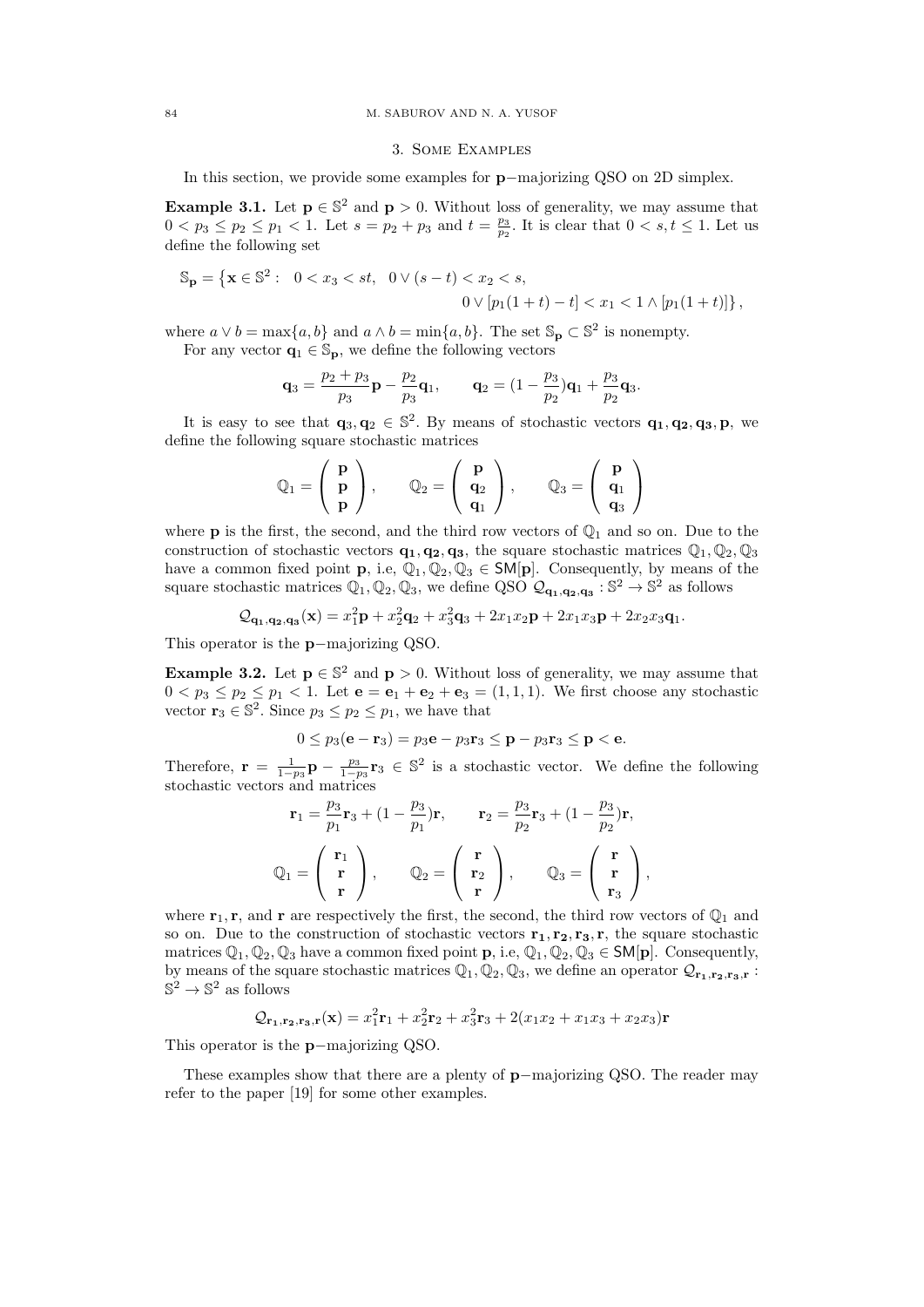Let  $\mathcal{Q} = (q_{ijk})^3_{i,j,k=1}$  be a cubic stochastic matrix and

$$
\mathbb{Q}_i = (q_{ijk})_{j,k=1}^3, \quad 1 \le i \le 3, \qquad \mathbb{Q}_\mathbf{x} = \mathbb{Q}_1 x_1 + \mathbb{Q}_2 x_2 + \mathbb{Q}_3 x_3, \quad \forall \ \mathbf{x} \in \mathbb{S}^2.
$$

Proposition 4.1. The following statements hold true

(i) One has that  $\mathbb{Q}_{\lambda x+(1-\lambda)y} = \lambda \mathbb{Q}_x + (1-\lambda) \mathbb{Q}_y$  for any  $\lambda \in [0,1]$  and  $\mathbf{x}, \mathbf{y} \in \mathbb{S}^2$ ; (ii) One has that  $\mathbf{x} \mathbb{Q}_{\mathbf{y}} = \mathbf{y} \mathbb{Q}_{\mathbf{x}}$  for any  $\mathbf{x}, \mathbf{y} \in \mathbb{S}^2$ .

Proof. It is clear that

$$
\begin{array}{rcl}\n\mathbb{Q}_{\lambda x + (1-\lambda)y} & = & \mathbb{Q}_1(\lambda x_1 + (1-\lambda)y_1) + \mathbb{Q}_2(\lambda x_2 + (1-\lambda)y_2) + \mathbb{Q}_3(\lambda x_3 + (1-\lambda)y_3) \\
& = & \lambda \left( \mathbb{Q}_1 x_1 + \mathbb{Q}_2 x_2 + \mathbb{Q}_3 x_3 \right) + (1-\lambda) \left( \mathbb{Q}_1 y_1 + \mathbb{Q}_2 y_2 + \mathbb{Q}_3 y_3 \right) \\
& = & \lambda \mathbb{Q}_x + (1-\lambda)\mathbb{Q}_y.\n\end{array}
$$

Moreover, due to formula (7), we have that

$$
\mathbf{x} \mathbb{Q}_{\mathbf{y}} = \mathbf{x} \begin{pmatrix} \mathbf{y} \mathbb{Q}_1 \\ \mathbf{y} \mathbb{Q}_2 \\ \mathbf{y} \mathbb{Q}_3 \end{pmatrix} = x_1 \cdot \mathbf{y} \mathbb{Q}_1 + x_2 \cdot \mathbf{y} \mathbb{Q}_2 + x_3 \cdot \mathbf{y} \mathbb{Q}_3
$$
  
=  $\mathbf{y} (\mathbb{Q}_1 x_1 + \mathbb{Q}_2 x_2 + \mathbb{Q}_3 x_3) = \mathbf{y} \mathbb{Q}_{\mathbf{x}}$ 

This completes the proof.

Let  $\mathcal{Q}: \mathbb{S}^2 \to \mathbb{S}^2$  be the QSO associated with a cubic stochastic matrix  $\mathcal{Q} = (q_{ijk})^3_{i,j,k=1}$ . For any  $\mathbf{x}^{(0)} \in \mathbb{S}^2$ , we define the trajectory  $\{\mathbf{x}^{(n)}\}$  of the QSO starting from  $\mathbf{x}^{(0)}$  as follows

$$
\mathbf{x}^{(n)} = \mathcal{Q}(\mathbf{x}^{(n-1)}) = \mathbf{x}^{(n-1)} \mathbb{Q}_{\mathbf{x}^{(n-1)}}, \quad \forall \ n \in \mathbb{N}.
$$

Recall that a mapping  $\varphi : \mathbb{S}^2 \to \mathbb{R}$  is called a Lyapunov functional if  $\{\varphi(\mathbf{x}^{(n)})\}$  is a decreasing sequence for any  $\mathbf{x}^{(0)} \in \mathbb{S}^2$ . Let  $int \mathbb{S}^2 = {\mathbf{x} \in \mathbb{S}^2 : \mathbf{x} > 0}$  and  $\partial \mathbb{S}^2 = {\mathbf{x} \in \mathbb{S}^2}$  $\mathbb{S}^2$ :  $x_1x_2x_3 = 0$ .

**Proposition 4.2.** Let  $Q : \mathbb{S}^2 \to \mathbb{S}^2$  be the p-majorizing QSO with respect to a stochastic vector  $p > 0$ . Then the following statements hold true.

- (i) One has that  $\mathcal{Q}(int \mathbb{S}^2) \subset int \mathbb{S}^2$ ;
- (ii)  $\varphi_{\bf p}({\bf x}) = |x_1 p_1| + |x_2 p_2| + |x_3 p_3|$  is a Lyapunov functional;

*Proof.* Let  $Q : \mathbb{S}^2 \to \mathbb{S}^2$  be the **p**-majorizing QSO with respect to a stochastic vector  $\mathbf{p} > 0$ . This means that  $\mathbb{Q}_1, \mathbb{Q}_2, \mathbb{Q}_3 \in \mathsf{SM}[\mathbf{p}]$ .

(i) We then have

$$
\mathbb{Q}_{\mathbf{p}} = \mathbb{Q}_1 p_1 + \mathbb{Q}_2 p_2 + \mathbb{Q}_3 p_3 = \left(\begin{array}{c} \mathbf{p} \mathbb{Q}_1 \\ \mathbf{p} \mathbb{Q}_2 \\ \mathbf{p} \mathbb{Q}_3 \end{array}\right) = \left(\begin{array}{c} \mathbf{p} \\ \mathbf{p} \\ \mathbf{p} \end{array}\right) > 0.
$$

Since  $p > 0$ , we get that  $\mathbb{Q}_1 + \mathbb{Q}_2 + \mathbb{Q}_3 > 0$ . Moreover, we obtain that  $\mathbb{Q}_x > 0$  for any  $\mathbf{x} > 0$ . This means that, for any  $\mathbf{x} \in \mathbb{S}^2$  with  $\mathbf{x} > 0$ , the stochastic matrix  $\mathbb{Q}_\mathbf{x}$  is positive. Consequently, we have that  $Q(x) = xQ_x > 0$  for any  $x > 0$ . This means that  $\mathcal{Q}(int \, \mathbb{S}^2) \subset int \, \mathbb{S}^2.$ 

 $(ii)$  It is clear that

$$
p\mathbb{Q}_\mathbf{x}=\mathbf{x}\mathbb{Q}_p=\mathbf{x}\left(\begin{array}{c} p \\ p \\ p \end{array}\right)=p.
$$

Therefore, the stochastic matrix  $\mathbb{Q}_x$  has a fixed point  $p$ , i.e.,  $\mathbb{Q}_x \in \mathsf{SM}[p]$  for any  $x \in \mathbb{S}^2$ . Since  $\mathbf{x}^{(n+1)} = \mathbf{x}^{(n)} \mathbb{Q}_{\mathbf{x}^{(n)}},$  due to Theorem 1.1, (*i*) and (*ii*), we get that

$$
|x_1^{(n+1)} - tp_1| + |x_2^{(n+1)} - tp_2| + |x_3^{(n+1)} - tp_3| \le |x_1^{(n)} - tp_1| + |x_2^{(n)} - tp_2| + |x_3^{(n)} - tp_3|
$$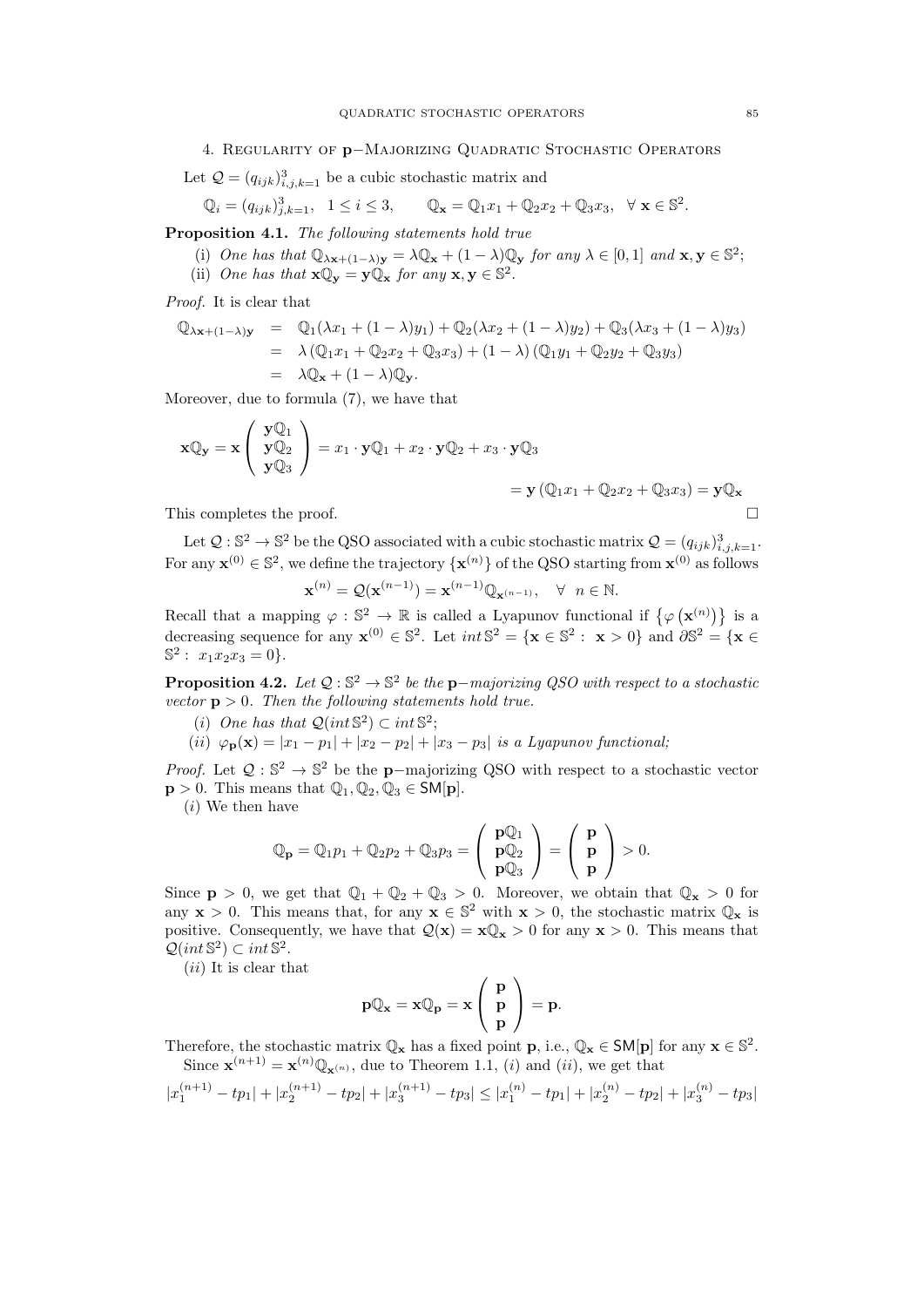for any  $t \in \mathbb{R}$ . If we let  $t = 1$  then we obtain that  $\varphi_{\mathbf{p}}(\mathbf{x}^{(n+1)}) \leq \varphi_{\mathbf{p}}(\mathbf{x}^{(n)})$  for any  $n \in \mathbb{N}$ . This means that  $\varphi_{\mathbf{p}}(\mathbf{x})$  is the Lyapunov functional. This completes the proof.

Let  $\mathbf{e}_i = (\delta_{i1}, \delta_{i2}, \delta_{i3})$  and  $\mathbf{e}_i^{(n+1)} = \mathbf{e}_i^{(n)} \mathbb{Q}_{\mathbf{e}_i^{(n)}},$  where  $\delta_{ij}$  is Kronecker's delta symbol.

**Theorem 4.1.** Let  $Q : \mathbb{S}^2 \to \mathbb{S}^2$  be the p-majorizing QSO with respect to a stochastic vector  $p > 0$ . Then the following conditions are mutually equivalent:

- (i) One has  $\mathbf{e}_1^{(k)}, \mathbf{e}_2^{(k)}, \mathbf{e}_3^{(k)} \in int \mathbb{S}^2$  for some  $k \in \mathbb{N}$ ;
- (*ii*) One has  $\mathcal{Q}^{(k)}(\mathbb{S}^2) \subset int \mathbb{S}^2$  for some  $k \in \mathbb{N}$ ;
- (iii) One has  $\overline{\mathcal{Q}^{(k)}(\text{int} \mathbb{S}^2)} \subset \text{int} \mathbb{S}^2$  for some  $k \in \mathbb{N}$ ;
- (iv) The trajectory  $\{x^{(n)}\}$  starting from any initial point  $x^{(0)} \in \mathbb{S}^2$  converges to the unique fixed point p.

*Proof.* Let  $Q : \mathbb{S}^2 \to \mathbb{S}^2$  be the **p**-majorizing QSO with respect to a stochastic vector  $p > 0$ . This means that  $\mathbb{Q}_1, \mathbb{Q}_2, \mathbb{Q}_3 \in \mathsf{SM}[p]$ . We will prove the following implications  $(i) \Rightarrow (ii) \Leftrightarrow (iii) \Rightarrow (iv) \Rightarrow (i).$ 

 $(i) \Rightarrow (ii)$ . Let  $\mathbf{e}_1^{(k)}, \mathbf{e}_2^{(k)}, \mathbf{e}_3^{(k)} \in int \mathbb{S}^2$  for some  $k \in \mathbb{N}$ , where  $\mathbf{e}_1, \mathbf{e}_2, \mathbf{e}_3$  are vertices of the simplex  $\mathbb{S}^2$ . Since  $\mathbb{Q}_{\lambda x+(1-\lambda)y} = \lambda \mathbb{Q}_{x} + (1-\lambda)\mathbb{Q}_{y}$  for any  $\lambda \in [0,1]$  and  $x, y \in \mathbb{S}^2$ , we have

$$
\mathbf{x}^{(1)} = \mathbf{x}^{(0)} \mathbb{Q}_{\mathbf{x}^{(0)}} = x_1^{(0)} \mathbf{e}_1 \mathbb{Q}_{\mathbf{x}^{(0)}} + x_2^{(0)} \mathbf{e}_2 \mathbb{Q}_{\mathbf{x}^{(0)}} + x_3^{(0)} \mathbf{e}_3 \mathbb{Q}_{\mathbf{x}^{(0)}}
$$
  
=  $\left(x_1^{(0)}\right)^2 \mathbf{e}_1 \mathbb{Q}_{\mathbf{e}_1} + x_1^{(0)} x_2^{(0)} \mathbf{e}_1 \mathbb{Q}_{\mathbf{e}_2} + x_1^{(0)} x_3^{(0)} \mathbf{e}_1 \mathbb{Q}_{\mathbf{e}_3} + x_1^{(0)} x_2^{(0)} \mathbf{e}_2 \mathbb{Q}_{\mathbf{e}_1} + \left(x_2^{(0)}\right)^2 \mathbf{e}_2 \mathbb{Q}_{\mathbf{e}_2} + x_2^{(0)} x_3^{(0)} \mathbf{e}_3 \mathbb{Q}_{\mathbf{e}_1} + x_2^{(0)} x_3^{(0)} \mathbf{e}_3 \mathbb{Q}_{\mathbf{e}_2} + \left(x_3^{(0)}\right)^2 \mathbf{e}_3 \mathbb{Q}_{\mathbf{e}_3}.$ 

Let  $\mathbf{e}_{ij}^{(00)} = \mathbf{e}_i \mathbb{Q}_{\mathbf{e}_j}$  for any  $i \neq j$  for which  $\mathbf{e}_{ij}^{(00)} = \mathbf{e}_{ji}^{(00)}$  for all  $i, j$ . We then obtain that

$$
\mathbf{x}^{(1)} = (x_1^{(0)})^2 \mathbf{e}_1^{(1)} + (x_2^{(0)})^2 \mathbf{e}_2^{(1)} + (x_3^{(0)})^2 \mathbf{e}_3^{(1)} + x_1^{(0)} x_2^{(0)} \mathbf{e}_{12}^{(00)} + x_1^{(0)} x_2^{(0)} \mathbf{e}_{21}^{(00)} + x_1^{(0)} x_3^{(0)} \mathbf{e}_{31}^{(00)} + x_2^{(0)} x_3^{(0)} \mathbf{e}_{32}^{(00)} + x_2^{(0)} x_3^{(0)} \mathbf{e}_{32}^{(00)}.
$$

Similarly, we may get that

$$
\mathbf{x}^{(2)} = \mathbf{x}^{(1)} \mathbb{Q}_{\mathbf{x}^{(1)}} = (x_1^{(0)})^2 \mathbf{e}_1^{(1)} \mathbb{Q}_{\mathbf{x}^{(1)}} + (x_2^{(0)})^2 \mathbf{e}_2^{(1)} \mathbb{Q}_{\mathbf{x}^{(1)}} + (x_3^{(0)})^2 \mathbf{e}_3^{(1)} \mathbb{Q}_{\mathbf{x}^{(1)}} + \cdots
$$
  
\n
$$
= (x_1^{(0)})^4 \mathbf{e}_1^{(1)} \mathbb{Q}_{\mathbf{e}_1^{(1)}} + (x_1^{(0)})^2 (x_2^{(0)})^2 \mathbf{e}_1^{(1)} \mathbb{Q}_{\mathbf{e}_2^{(1)}} + (x_1^{(0)})^2 (x_3^{(0)})^2 \mathbf{e}_1^{(1)} \mathbb{Q}_{\mathbf{e}_3^{(1)}} + \cdots
$$
  
\n
$$
+ (x_1^{(0)})^2 (x_2^{(0)})^2 \mathbf{e}_2^{(1)} \mathbb{Q}_{\mathbf{e}_1^{(1)}} + (x_2^{(0)})^4 \mathbf{e}_2^{(1)} \mathbb{Q}_{\mathbf{e}_2^{(1)}} + (x_2^{(0)})^2 (x_3^{(0)})^2 \mathbf{e}_2^{(1)} \mathbb{Q}_{\mathbf{e}_3^{(1)}} + \cdots
$$
  
\n
$$
+ (x_1^{(0)})^2 (x_3^{(0)})^2 \mathbf{e}_3^{(1)} \mathbb{Q}_{\mathbf{e}_1^{(1)}} + (x_2^{(0)})^2 (x_3^{(0)})^2 \mathbf{e}_3^{(1)} \mathbb{Q}_{\mathbf{e}_2^{(1)}} + (x_3^{(0)})^4 \mathbf{e}_3^{(1)} \mathbb{Q}_{\mathbf{e}_3^{(1)}} + \cdots
$$

Therefore, we have that

(8) 
$$
\mathbf{x}^{(2)} = (x_1^{(0)})^4 \mathbf{e}_1^{(2)} + (x_2^{(0)})^4 \mathbf{e}_2^{(2)} + (x_3^{(0)})^4 \mathbf{e}_3^{(2)} + \cdots
$$

Analogously, we can show for any  $n \in \mathbb{N}$  that

(9) 
$$
\mathbf{x}^{(n)} = (x_1^{(0)})^{2^n} \mathbf{e}_1^{(n)} + (x_2^{(0)})^{2^n} \mathbf{e}_2^{(n)} + (x_3^{(0)})^{2^n} \mathbf{e}_3^{(n)} + \cdots
$$

Hence, due to the formula (9), if one has  $e_1^{(k)}$ ,  $e_2^{(k)}$ ,  $e_3^{(k)}$   $\in$  *int*  $\mathbb{S}^2$  for some  $k \in \mathbb{N}$  then so does  $\mathbf{x}^{(k)} \in int \mathbb{S}^2$  for any  $\mathbf{x}^{(0)} \in \mathbb{S}^2$ . This means that  $\mathcal{Q}^{(k)}$  ( $\mathbb{S}^2$ )  $\subset int \mathbb{S}^2$ .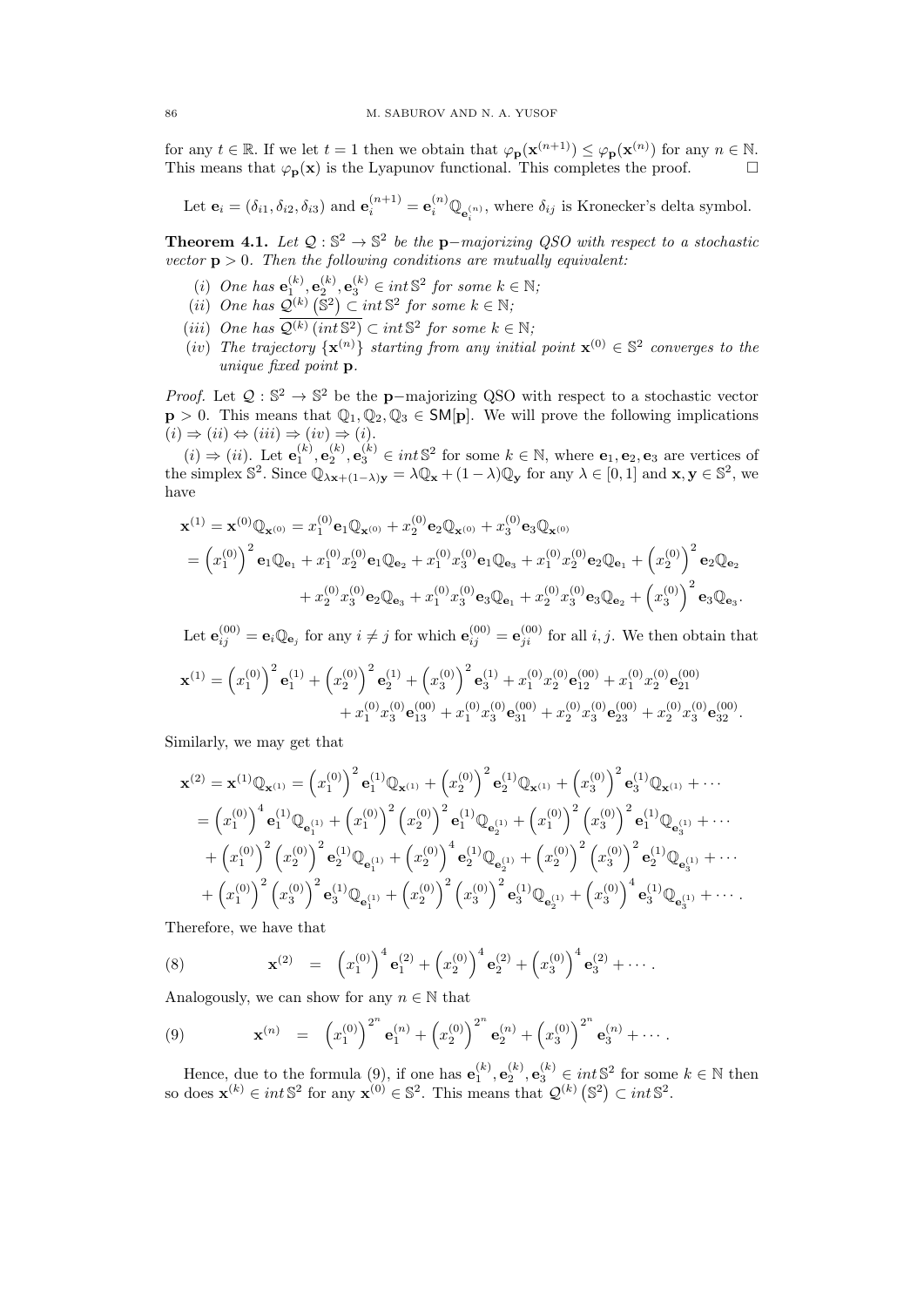$(ii) \Leftrightarrow (iii)$ . Since  $int \mathbb{S}^2 \subset \mathbb{S}^2$ ,  $\mathcal{Q}$  is continuous and  $\mathbb{S}^2$  is compact (so does  $\mathcal{Q}^{(k)}(\mathbb{S}^2)$ ), we get that

$$
\overline{\mathcal{Q}^{(k)}\left(int\,\mathbb{S}^2\right)} \subset \overline{\mathcal{Q}^{(k)}\left(\mathbb{S}^2\right)} = \mathcal{Q}^{(k)}\left(\mathbb{S}^2\right) = \mathcal{Q}^{(k)}\left(int\,\mathbb{S}^2\right) \subset \overline{\mathcal{Q}^{(k)}\left(int\,\mathbb{S}^2\right)}.
$$

Therefore, one has  $\mathcal{Q}^{(k)}(\mathbb{S}^2) \subset int \mathbb{S}^2$  if and only if  $\overline{\mathcal{Q}^{(k)}(int \mathbb{S}^2)} \subset int \mathbb{S}^2$ .

 $(iii) \Rightarrow (iv)$ . Let  $\overline{\mathcal{Q}^{(k)}(int \mathbb{S}^2)} \subset int \mathbb{S}^2$  (or equivalently  $\mathcal{Q}^{(k)}(\mathbb{S}^2) \subset int \mathbb{S}^2$ ) for some  $k \in \mathbb{N}$ . Then one has  $\mathcal{Q}^{(n)}(\mathbb{S}^2) \subset \text{int } \mathbb{S}^2$  for any  $n \geq k$ . On the other hand, we have the following inclusion

$$
\cdots \subset \mathcal{Q}^{(n)}\left(\mathbb{S}^2\right) \subset \cdots \subset \mathcal{Q}^{(3)}\left(\mathbb{S}^2\right) \subset \mathcal{Q}^{(2)}\left(\mathbb{S}^2\right) \subset \mathcal{Q}\left(\mathbb{S}^2\right) \subset \mathbb{S}^2.
$$

Hence, the nested closed (compact) sets

$$
\cdots \subset \mathcal{Q}^{(k+2)}\left(\mathbb{S}^2\right) \subset \mathcal{Q}^{(k+1)}\left(\mathbb{S}^2\right) \subset \mathcal{Q}^{(k)}\left(\mathbb{S}^2\right) \subset int \mathbb{S}^2
$$

are separated from the boundary  $\partial \mathbb{S}^2$  of the simplex. Therefore, there exists  $\alpha > 0$  such that  $x_1^{(n)}, x_2^{(n)}, x_3^{(n)} > \alpha$  for any  $n \geq k$ . Consequently, we have  $\omega(\mathbf{x}^{(n)}) \subset int \, \mathbb{S}^2$ .

As we showed in the proof of Proposition 4.2, (i) that  $\mathbb{Q}_{\mathbf{x}} > 0$  for any  $\mathbf{x} > 0$ . Particularly,  $\mathbb{Q}_{\mathbf{x}^*} > 0$  for any  $\mathbf{x}^* \in \omega(\mathbf{x}^{(n)})$ . Therefore, **p** is the unique fixed point of  $\mathbb{Q}_{\mathbf{x}}$  for any  $\mathbf{x} \in \mathbb{S}^2$ . In its own turn, this means that **p** is also the unique fixed point of QSO in the interior of the simplex. Thus, we have that  $\mathbb{Q}_{\mathbf{x}^*} \in \mathsf{SSM} \cap \mathsf{SM}[\mathbf{p}]$  for any  $\mathbf{x}^* \in \omega(\mathbf{x}^{(n)})$ . On the other hand, since  $\mathbb{Q}_{\mathbf{x}} = \mathbb{Q}_1 x_1 + \mathbb{Q}_2 x_2 + \mathbb{Q}_3 x_3$ , we get that  $\omega(\{\mathbb{Q}_{\mathbf{x}^{(n)}}\}) = \{\mathbb{Q}_{\omega(\mathbf{x}^{(n)})}\}.$ Consequently, we obtain that  $\omega(\{\mathbb{Q}_{\mathbf{x}^{(n)}}\}) \subset \text{SSM}\cap \text{SM}[p]$ . Due to Theorem 1.2, the sequence  $\{\mathbb{Q}_{\mathbf{x}^{(n)}}\}$  is strongly ergodic. This means that the sequence  $\{\mathbb{Q}^{[0,n]}\},\$  where  $\mathbb{Q}^{[0,n]} := \mathbb{Q}_{\mathbf{x}^{(0)}} \mathbb{Q}_{\mathbf{x}^{(1)}} \cdots \mathbb{Q}_{\mathbf{x}^{(n)}}$  converges to a stable matrix  $\mathbb{Q}^*$  with identical rows q.

On the other hand, we know that

$$
\mathbf{x}^{(n+1)} = \mathbf{x}^{(n)}\mathbb{Q}_{\mathbf{x}^{(n)}} = \mathbf{x}^{(0)}\mathbb{Q}_{\mathbf{x}^{(0)}}\mathbb{Q}_{\mathbf{x}^{(1)}}\cdots\mathbb{Q}_{\mathbf{x}^{(n)}} = \mathbf{x}^{(0)}\mathbb{Q}^{[0,n]}.
$$

Therefore,  $\mathbf{x}^{(n)}$  converges to **q** which must be a fixed point. Since **p** is the unique fixed point, we get that  $\mathbf{q} = \mathbf{p}$ . Thus, the trajectory  $\{\mathbf{x}^{(n)}\}$  starting from any point  $\mathbf{x}^{(0)} \in \mathbb{S}^2$ converges to the unique fixed point p.

 $(iv) \Rightarrow (i)$ . Let the trajectory  $\{x^{(n)}\}$  starting from any initial point  $x^{(0)} \in \mathbb{S}^2$  converge to the unique fixed point **p**. If we choose  $\mathbf{x}^{(0)} = \mathbf{e}_i$ , where  $i = 1, 2, 3$  then  $\mathbf{e}_i^{(n)}$  converges to **p**. Since **p** > 0, there is  $k_i$  (depending on i) such that  $e_i^{(k_i)} > 0$ . We know that  $\mathcal{Q}(int \, \mathbb{S}^2) \subset int \, \mathbb{S}^2$ . Therefore,  $\mathbf{e}_i^{(k)} > 0$  for all  $i = 1, 2, 3$  where  $k = \max\{k_1, k_2, k_3\}$ , i.e.,  $e_i^{(k)} \in int \, \mathbb{S}^2$  for all  $i = 1, 2, 3$ . This completes the proof.

Remark 4.1. Let  $\mathcal{L}(\mathbf{x}) = \mathbf{x} \mathbb{P}$  be a linear stochastic operator associated with a square stochastic matrix P. We say that  $\mathcal L$  is p−majorizing with respect to a stochastic vector  $p > 0$  if  $p \mathbb{P} = p$ . The classical result in the Markov chain theory states that the trajectory of the p−majorizing linear stochastic operator starting from any initial point converges to the fixed point  $\mathbf{p} > 0$  if and only if there exists  $k \in \mathbb{N}$  such that  $\mathbf{e}_1^{(k)}$ ,  $\mathbf{e}_2^{(k)}$ ,  $\mathbf{e}_3^{(k)} \in int \mathbb{S}^2$ . Theorem 4.1 is a generalization of this result in the nonlinear setting.

Corollary 4.1 ([12]). Let  $Q : \mathbb{S}^2 \to \mathbb{S}^2$  be a scrambling (positive) p-majorizing QSO with respect to a stochastic vector  $p > 0$ . Then its trajectory  $\{x^{(n)}\}$  starting from any initial point  $\mathbf{x}^{(0)} \in \mathbb{S}^2$  converges to the unique fixed point **p**.

#### **REFERENCES**

- 1. N. Ganikhodjaev, M. Saburov, and U. Jamilov, Mendelian and Non-Mendelian quadratic operators, App. Math. Info. Sci. 7 (2013), no. 5, 1721–1729.
- 2. R. Ganikhodzhaev, On the definition of quadratic doubly stochastic operators, Russian Math. Surveys 48 (1992), 244–246.